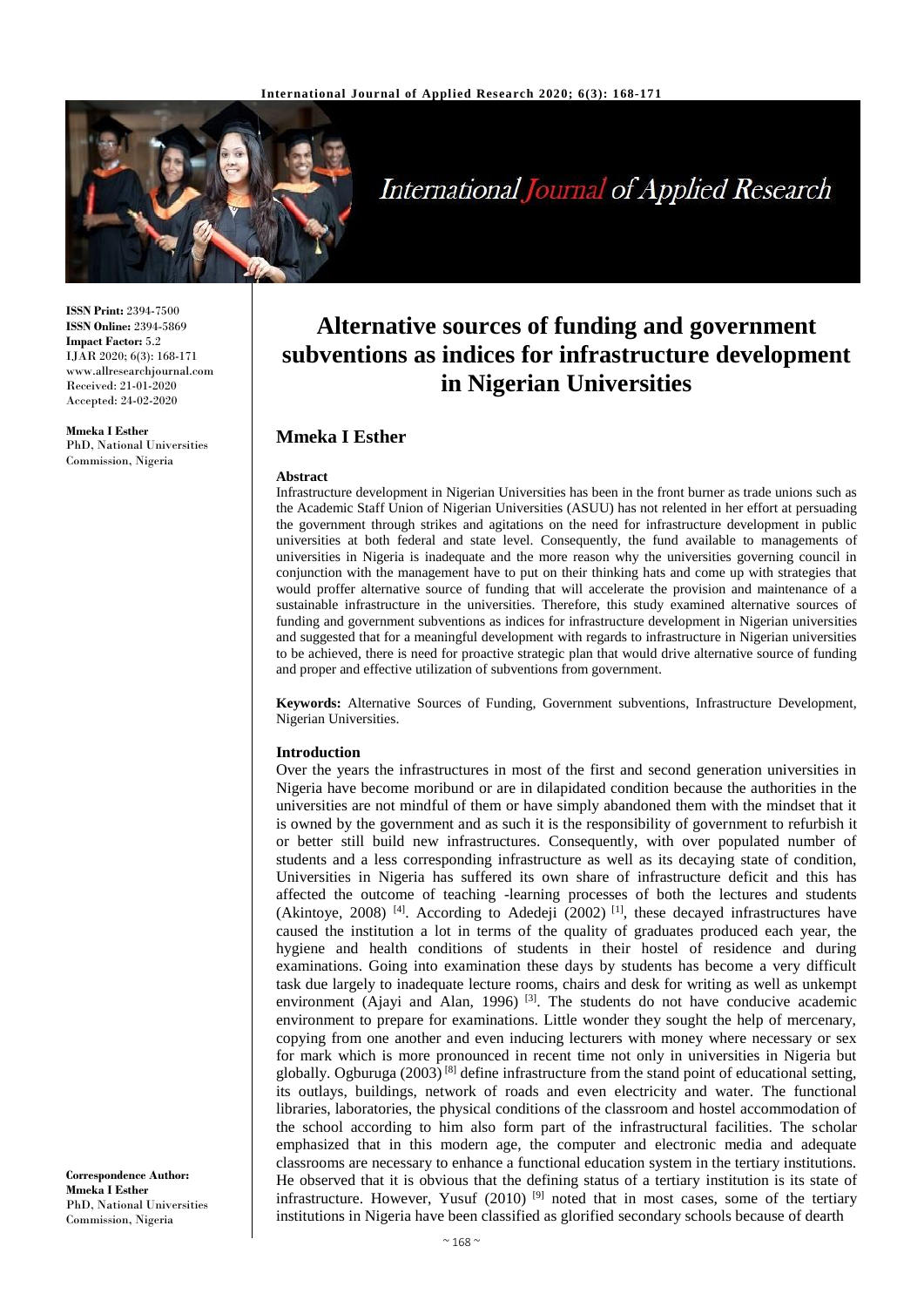or decayed infrastructures in such institutions as they are unable to function adequately as universities.

Akintoye (2008)<sup>[4]</sup> submitted that over the years, university system has been infested with decayed infrastructure and this has certainly affected teaching. The decay itself has affected the quality of teaching staff whose working condition is nothing compared to what obtains in overseas  $(Aina, 2007)$ <sup>[2]</sup>. For instance, the decay has practically affected the classrooms, lecturers offices and students hostels. Thus successive government consistent inconsistency and inability at providing infrastructure has been the bane of development in terms of actualization of effective teaching and learning that would bring about accelerated development in every sphere of the nation both manpower and economic development.

### **Alternative sources of funding**

According to Yusuf  $(2010)$  <sup>[9]</sup>, government alone cannot fund the university system to meet the required expectation of the society. Thus, (Odebiyi & Aina, 1999)<sup>[10]</sup> emphasized that government encourages participation and commitment of the states, local government, corporate organizations, wealthy individuals to assist in cushioning or better still help reduce the burden of funding education. Hence, the need for alternative sources of funding university in Nigeria becomes imperative. Aina  $(2007)$  <sup>[2]</sup> stated that management of universities in Nigeria can embark on revenue drive by being creative in terms of the internally generated revenue and this can be achieved in different ways such as Levying students, partnering corporate organizations through public private partnership (PPP) school fees, setting up a mechanized farm, owing businesses Renting out part of school premises etc. Obasi and Asodike (2007) [11] enumerate other sources of alternative sources of funding to universities to include "School fees, levies of different types, school fund raising, allied school business, sale of school farm produce, school cultural dance troop, Alumni association and external aids, as well as borrowing through the issuance of bonds.

The provision of university education all over the world is capital intensive and Nigeria can not be an exception. The running of universities requires a lot of funds to be accomplished. The government alone cannot shoulder this great and tasking responsibility. Thus Yusuf (2010) <sup>[9]</sup> stressed that the Federal Republic of Nigeria in her National Policy of Education recognized that "Education is an expensive social service and requires adequate financial provision from all tiers of government for successful implementation of the Educational Programmes". That is, funding should be joint responsibility of the federal, state and local government, and the private sector. Ebong and Afangideh  $(2006)$ <sup>[7]</sup> posited that though the funding of education is a shared responsibility by the federal, state and local governments, the Federal Government bears the greatest responsibility. Base on the foregoing, Ayo, Sobowale & Akinyemi (2011)<sup>[5]</sup> identified a number of sources of funding university education in Nigeria particularly public universities to include among others:-

**1. Commercial Ventures:** Universities have to embrace commercial ventures in response to government mandate that each university must generate at least 10 percent of its total revenue. The commercial ventures which are of different kinds include: Consultancies,

Petrol Station, bookshop, publishing houses, schools, hotels, etc. The margin of profits from the different ventures' ranges between 4.7 million naira and 82.9 million naira annually from each university. The ventures which attract high profit margin are those offering professional services such as consultancy, distant learning programmes and hotel services. It is important to note that University of Ibadan was the first to develop insights into commercial ventures, many of which were established in the 1970s. generally, the profits made from those various ventures are ploughed back for expansion and for enhancing the working conditions of staff.

- **2. Private Sector Contributions:** Contributions from the private sector to university education in Nigeria are limited to the endowment of prizes and professional chairs, gifts and voluntary donations. The Petroleum Technology Development Fund (PTDF) established professional chairs in some universities to undertake research relevant to capacity building in the oil and gas industry. The institutions involved have been enjoying annual allocations ranging from N14 million to N 25 million per institutions in the recent past to support the chairs. Bamiro & Adedeji (2010)<sup>[6]</sup>, stated that gifts and donations from the private sector are usually in the form of cash and physical structures given to the universities by individuals or groups.
- **3. Education Trust Fund (ETF):** This education trust fund was established in 1993 to facilitate the execution of projects aimed at improving funding to university education in Nigeria. In order to generate sufficient funds, the act which established it imposed 2 percent education tax on the accessible profit of all registered companies in Nigeria. Currently, the ETF is a major source of funding university system in Nigeria, particularly the Federal Government direct the fund through a major policy that stipulates that it should assist universities in the commencement, completion and rehabilitation of capital projects embarked upon by them. It is currently the source of special interventions by providing and upgrading the facilities for teaching, learning and research, and the development of the requisite human capital (Bamiro & Adedeji, 2010)<sup>[6]</sup>.
- **4. Grants:** Several foreign grants have aided and supported Nigerian universities postgraduate study programmes and staff development. Some of the agencies that have supported Nigerian Federal Universities include; John, David and Catherine, T. Mac Arthur Foundation, World Health Organization (WHO), Carnegie Foundation etc. for example, the Mac Arthur and Carnegie Foundation have been supporting four universities in Nigeria since 2010 in this key areas of staff development and development of Information Communication Technology (ICT) infrastructure. The University of Ibadan was awarded a total of \$6.4 million between 2005 – 2012 and \$3.1 million to Bayero University, Kano for the period 2008 – 2010 by Mac Arthur and Carnegie Foundation respectively for various development projects Bamiro & Adedeji (2010) [6] .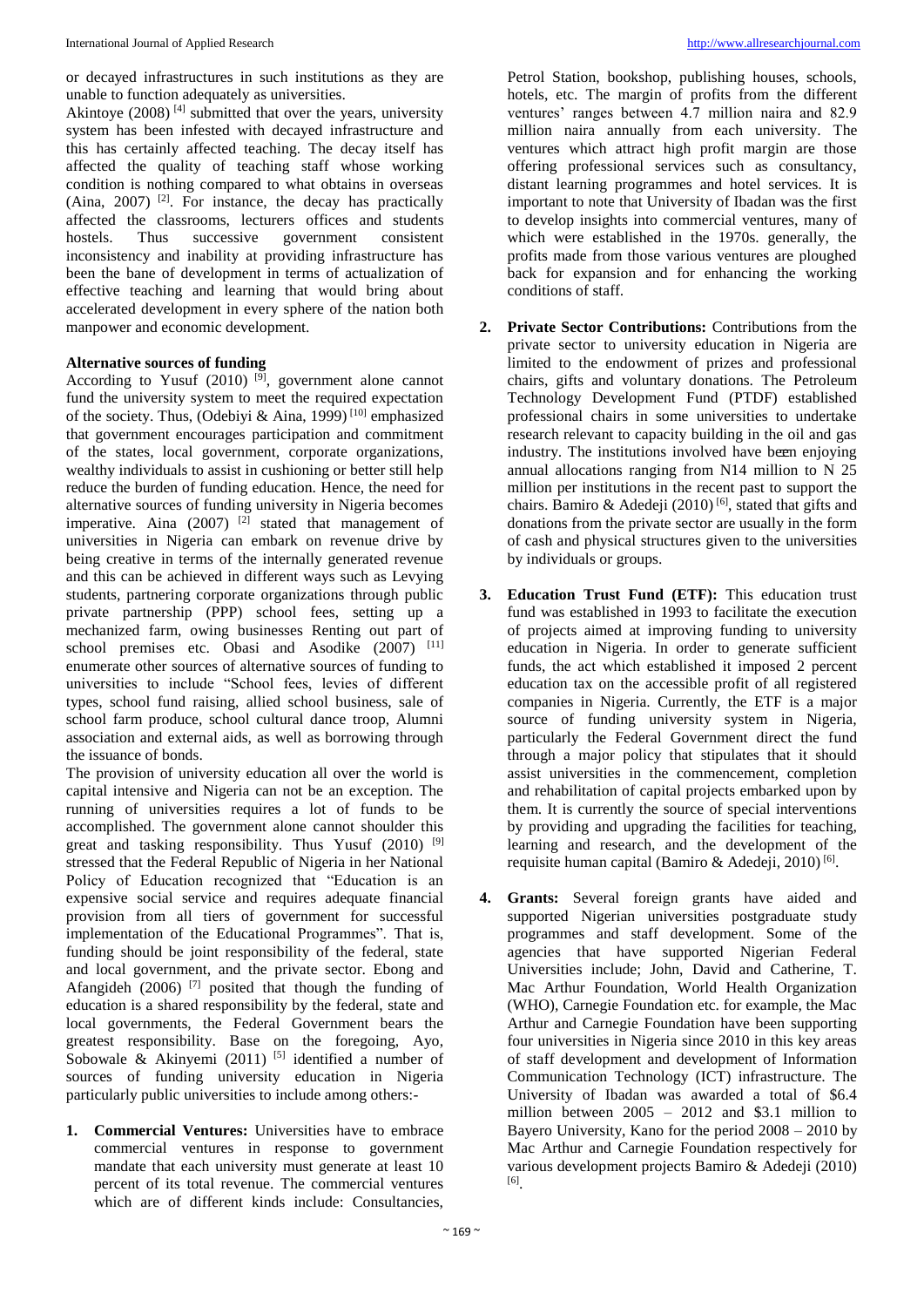- **5. Alumi Association:** This is an association of old students in an institution. There are old students who are very proud of their institutions and so remember their Alumni. Often times, these students made financial contributions for the up-keep of their former schools, sometimes they are invited to give financial, material and moral support to them. Ayo, Sobowale & Akinyemi  $(2011)$  <sup>[5]</sup> submitted that there is underfunding of university education in Nigeria; that the principles of fiscal justice and fairness should be used as a way of involving all education stakeholders in sharing the burden of funding university education.
- **6. Internally Generated Revenue (IGR):** In Nigeria, the Federal Government has compelled each university to generate at least 10 percent of its total revenue. It is in response to this that the universities have expanded the scope of internally generated revenue base to include: student fees/levies, grants, private sector contributions e.g endowments, gifts, donations, commercial activities/consultancy and other diverse initiatives.  $(Adedeji, 2002)^{[1]}$

#### **Government Subventions**

Universities in Nigeria are supposedly meant to enjoy huge subventions from the government both federal and state going by the enormous resources available in the country most importantly the oil revenue. However, research has shown that even when government releases money to universities, such subventions are mismanaged by the universities management and this has hampered accelerated developments in the ivory towers most especially in the area of infrastructure development. In the same vein, even though alternative sources of funding is suppose to be channeled for effective fund management towards infrastructural development of Universities such as; Alumni Associations provision of funds for smooth running of universities, donations from philanthropists, massive financial support by multinationals and international organizations such as NNPC, SHELL, UNICEF, UNDP, UNESCO, World Bank etc, these funds have not translated into infrastructure developments in the universities and this scenario is one that needs urgent attention by the government to forestall total collapse of the universities with regards to infrastructure deficit (Akintoye, 2008)<sup>[4]</sup>.

According to (Yusuf, 2010)<sup>[9]</sup>, the way and manner administrative tool is being used for effective fund management towards infrastructural development of Universities in Nigeria such as; timely release of funds to universities, appropriate sanction of administrators found wanting as a measure to avoid embezzlement of funds released by the government and employment of qualified and competent administrators has not yielded the expected results. Fundamentally, the appropriation and subsequent management of fund which could have hitherto served as strategies for effective fund management that could have enhanced effective delivery and management of infrastructures in the universities thereby helping to expand the frontiers of knowledge in this present day world that is driven by knowledge economy is hitherto not effectively applied and this may have been responsible for the decay of infrastructures in Nigerian universities.

Funds allocated to either the federal or state universities is challenged by competing sector of the economy. The

funding of universities in Nigeria is hampered by government refusal to muster the right political will and the over politicization of universities fund which frustrates the implementation of universities programmes viz-a-viz infrastructural development in Nigerian universities.

#### **Conclusion**

The need for infrastructural development and maintenance in the Nigerian Universities need not over-emphasized. However, there could not be a better way of achieving sustainable infrastructural development in Nigerian Universities than embracing alternative sources of funding which is a key instrument in advancing infrastructural deficit that has plagued Nigerian Universities. Consequently, government subvention is needed and must be adequate and readily made available through appropriation to help fast track infrastructure provision and maintenance in Nigerian Universities. These two key factors can be considered highly critical if any meaningful infrastructural development is to be achieved in Nigerian Universities.

#### **Suggestions**

Based on the foregoing, the following suggestions are hereby adduced;

- 1. Universities management in Nigeria should explore means of generating funds and also look inward by improving on the internally generated revenue (IGR) to be able to provide adequate and sustainable infrastructure in the Universities.
- 2. Government at both federal and state should give top priority to subvention released to universities so that management of universities can put such funds into proper use for infrastructure development in the Universities.
- 3. Proper monitoring of subventions disbursement to universities should be paramount in the mind of government to checkmate embezzlement.

### **References**

- 1. Adedeji SO. The cost and financing of education in Nigeria: The historical perspective. A paper presented at the forum on cost and financing of education in Nigeria. Education sector Analysis (ESA) Abuja, Nigeria, 2002.
- 2. Aina OL. Alternative modes of financing Higher Education in Nigeria and implications for university governance. -in Babalola J.B. and Emunemu B.O. (Eds.) Issues in higher education: Research evidence from sub-Saharan African. Bolabay Publications. Lagos Nigeria, 2007.
- 3. Ajayi T, Alan R. A study on cost recovery in Nigerian university education issue of quality, access and equity. *Financial Report.* Accra: Association of African universities. (AAU), 1996.
- 4. Akintoye JR Optimizing output from Tertiary education institutions via adequate funding: A lesson from Nigeria. International Research Journal of finance and economics. 2008; 4:359-368.
- 5. Ayo-Sobowale M, Akinyemi S. Funding Strategies for Quality University Education in Nigeria: The principles of Fiscal Justice. Journal of Studies in 1. thication. 2011; 1(1):3-11.